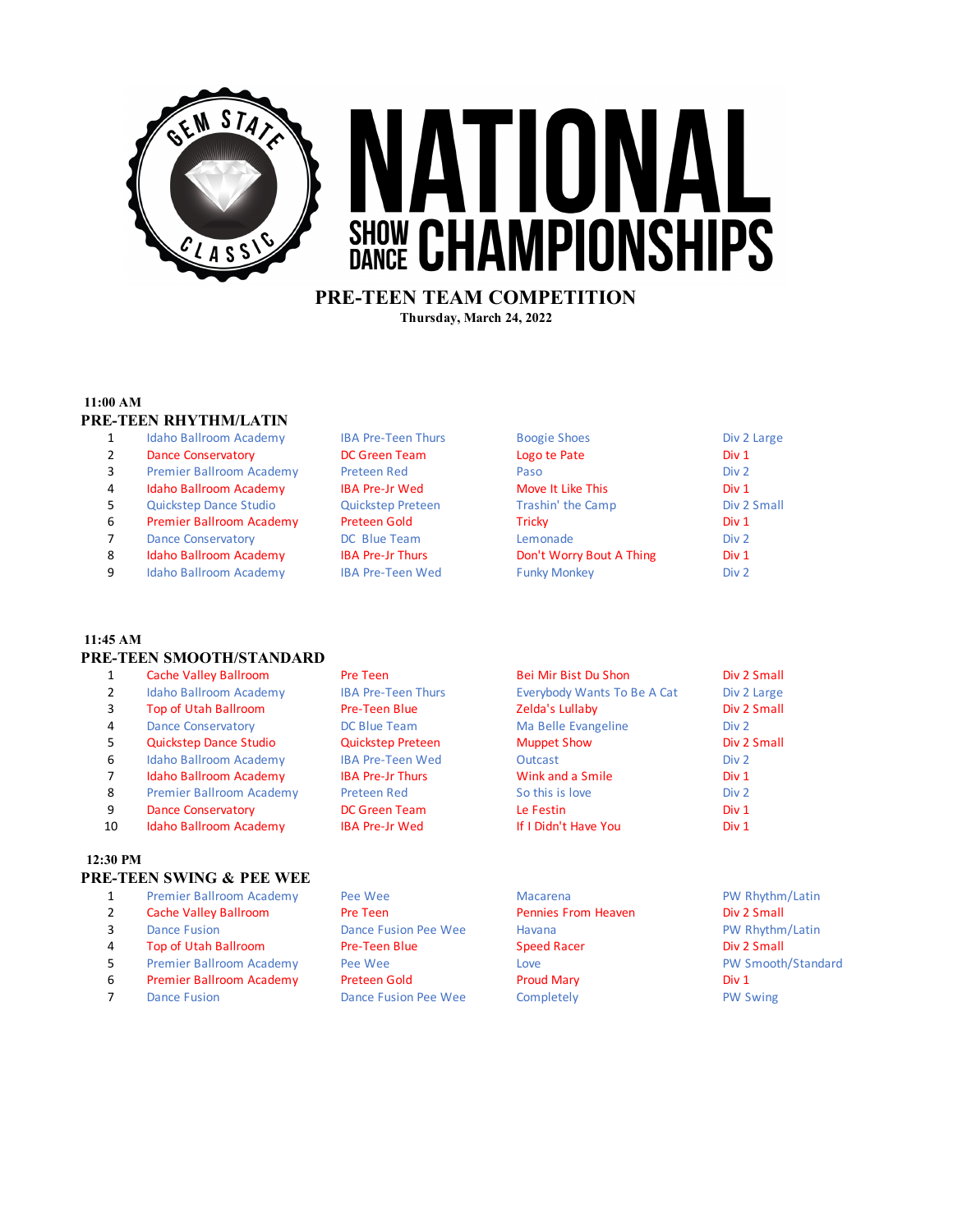

# VATIONAL **SHOW CHAMPIONSHIPS**

# **JUNIOR TEAM COMPETTION Friday, March 25, 2022**

#### **9:00 AM JR RHYTHM/LATIN**

- 1 Premier Ballroom Academy Jr Red Labios Labios Companies Div 2 Div 2 Large Div 2 Large Div 2 Large Div 2 Large
- 2 **Idaho Ballroom Academy IBA Jr Thursday September Groove Convention Convention Convention Convention Convention**<br>2 Dance Conservatory Div 2 Large Div 2 Large Div 2 Large Div 2 Large Div 2 Div 2
- 3 Dance Conservatory **DC Red Team I Want You Back** Div 2<br>3 Domeville HS Ballroom Team I BHS Green Team Sax
- 4 Bonneville HS Ballroom Team BHS Green Team Sax Sax Novice Case Sax Novice Consumers Sax Novice Case Sax Novice Case Sax Novice Case Sax Novice Case Sax Novice Case Sax Novice Case Sax Novice Case Sax Novice Case Sax Sax
- 
- 
- 
- 
- 
- 
- 
- 
- Idaho Ballroom Academy

# **10:10 AM JR SMOOTH/STANDARD**

1 Legacy Preparatory Academy LPA Blue Dream Tango Div 1 Small<br>2 Dance Conservatory DC Red Team Roses and Violets Div 2 2 Dance Conservatory **DC Red Team** Roses and Violets Div 2<br> **2 Dance Conservatory BA Jr Thursday Red Lovely Night A Love A Lovely Night** Div 1 3 Idaho Ballroom Academy IBA Jr Thursday A Lovely Night Constants Div 1 Div 1 Div 1 4 Quickstep Dance Studio Quickstep Jr High Team Today's the Day Div 2 5 Cache Valley Ballroom Jr Silver Sh Boom Sh Boom Sh Boom Novice<br>
6 Premier Ballroom Academy Jr Red Sh Boom Sh Boom Novice Sh Boom Sh Boom Sh Boom Sh Boom Sh Boom Sh Boom Sh Boom Sh Boom Sh Boom Sh Boom Sh Boom Sh Boom Sh 6 Premier Ballroom Academy Jr Red Friend Like Me Div 2 7 Idaho Ballroom Academy IBA Jr Wed To the Moon and Back Div 2 Div 2 Div 2 Legacy Preparatory Academy LPA Red UP external Supervisory Academy LPA Red Controller UP UP Div 2 Div 2 Div 2 Div 2 Div 2 Div 2 Div 2 Div 2 Div 1 Div 2 Div 1 9 Premier Ballroom Academy Jr Gold **Popular Popular Popular Div 1**<br>10 Bonneville HS Ballroom Team BHS Silver Team I Won't Dance Div 2 10 Bonneville HS Ballroom Team BHS Silver Team I Won't Dance Div 2 Div 2<br>11 Cache Valley Ballroom Jr Gold Loyal, Brave and True Div 1 Small 11 Cache Valley Ballroom Jr Gold Loyal, Brave and True Div 1 Small<br>
Dance Fusion Dance Fusion Junior If I knew then Div 2 Small 12 Dance Fusion **Dance Fusion Dance Fusion Junior** 1914 If I knew then Div 2 Small Div 2 Small 13 I daho Ballroom Academy **ISA Junior Tuesday Somthing bout You** Div 1 Large 13 Idaho Ballroom Academy IBA Junior Tuesday Somthing bout You Div 1 Large<br>14 Dance Conservatory Special Needs Show Team A Million Dreams not judged Special Needs Show Team

### **11:15 AM JR SWING & NOVELTY**

- 
- 
- 
- 
- 
- 
- 
- 
- 
- 
- 1 Legacy Preparatory Academy LPA Blue Runaway Baby Div 1 Div 1 Div 1 Div 1 Div 2 Large Container Baby Div 2 Large Container Baby Div 2 Large Container Baby Div 2 Large Container Baby Div 2 Large Container Baby Div 2 Large 2 Idaho Ballroom Academy IBA Jr Wed Walking on Sunshine Div 2<br> **2 Cache Valley Ballroom Ir Gold Collary Collary Collary Collary Collary Collary Div 1** a Cache Valley Ballroom (a) a coold by the Care of Faith Theorem and the Cantina Care of Div 1 and 1 and 1 and 1 and 1 and 1 and 1 and 1 and 1 and 1 and 1 and 1 and 1 and 1 and 1 and 1 and 1 and 1 and 1 and 1 and 1 and 1 a 4 Legacy Preparatory Academy LPA White Cantina Cantina Cantina Div 2 Large Cantina Div 2 Large Control of the Div 2 Large Control of the Div 1 Large Control of the Div 1 Large Control of the Div 1 Large Control of the Div 5 Idaho Ballroom Academy IBA Jr Tuesday Dance With Me Div 1 Div 1 Div 1 Div 1 Div 1 Div 2 Div 2 Div 2 Div 2 Div 2 Excelsior Academy **Exselsior Academy Ballroom** Boogie Woogie Bugle Boy Div 2 Div 2<br> **Excelsior American Leadership Academy ALA Jr Competition** The Squad 7 **American Leadership Academy ALA Jr Competition The Squad The Squad Novelty D 1**<br>8 Cache Valley Ballroom Jr Silver Silver Sounds of the Thirties Novice Small 8 Cache Valley Ballroom Jr Silver Sounds of the Thirties Novice Small Cache Valley Ballroom Jr Silver Sounds of the Thirties Novice Small Capacy Preparatory Academy LPA White Americano 9 Legacy Preparatory Academy LPA White Manus Americano Americano Novelty Novelty Control and 2012<br>
10 Bonneville HS Ballroom Team BHS Green Team Dance With Me Tonight Novice 11 Dance Conservatory Special Needs Show Team

5 Excelsior Academy **Exselsior Academy Ballroom** Mambo Nuevo Div 2 Div 2<br> **6 Idaho Ballroom Academy IBA Jr Wed** Can't Stop the Feeling Div 2 Large 6 Idaho Ballroom Academy IBA Jr Wed Can't Stop the Feeling Div 2<br>
1998 | Div 2 Legacy Preparatory Academy IPA Red Can't Stop Mission Samba Legacy Preparatory Academy LPA Red Mission Samba Div 2 Div 2 Div 2 8 Premier Ballroom Academy Jr Gold Samba Samba Samba Div 1<br>
9 Quickstep Dance Studio Quickstep Jr High Team Echame La Culpa Div 2 9 Quickstep Dance Studio Quickstep Jr High Team Echame La Culpa Div 2 10 Cache Valley Ballroom Jr Gold Three Wishes Div 1<br>
11 Bonneville HS Ballroom Team BHS Silver Team Kiss Kiss Kiss 11 Bonneville HS Ballroom Team BHS Silver Team Kiss Kiss Kiss<br>
12 American Leadership Academy ALA Jr Competition When the Rhythm Div 1 12 **American Leadership Academy and Acamerician Competition Competition Michael Academy ACA Jr Competition Competition**<br>13 Dance Fusion Dance Fusion Junior Me Too Me Too Div 2 Small 13 Dance Fusion **Dance Fusion Dance Fusion Junior** Me Too **Divel Show Divel Show Divel Show Divel Show Divel Show**<br>14 **Idaho Ballroom Academy IBA Jr Tuesday Be Mine** Be Mine Div 1 Large

10 Bonneville HS Ballroom Team and BHS Green Team Dance With Me Tonight Novice<br>
20 Bonneville HS Ballroom Team Special Needs Show Team El Bodeguero and judged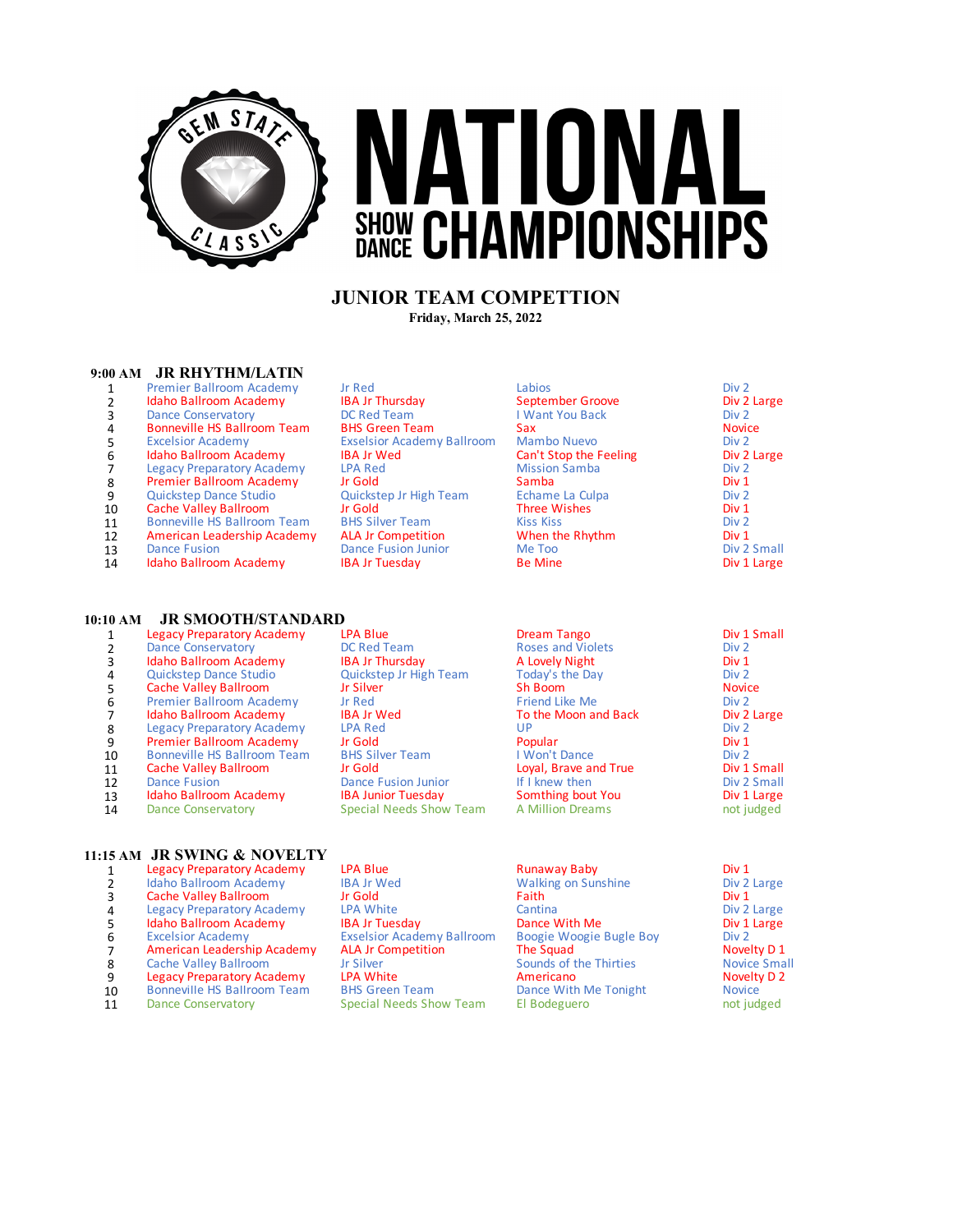

# **YOUTH TEAM COMPETTION Friday, March 26, 2021**

## **12:45 PM YOUTH LIFT**

|                             | <b>IDA JUELIAI INEEUS</b>  | <b>JU THIS IS LUVE</b> | טן טטוו |
|-----------------------------|----------------------------|------------------------|---------|
| Bonneville HS Ballroom Team | <b>BHS Varsity Cabaret</b> | I Can Only Imagine     | Div 1   |

- 
- 
- 5 Bonneville HS Ballroom Team BHS JV Cabaret Superman Superman Novice
- 6 Idaho Ballroom Academy IBA Bronze Lift I Will Always Return Div 3
- 7 American Preparatory Academy APA-Senior My Paris Is You Novice
- 8 Premier Ballroom Academy Theater Arts Competition Descending Div 1
- 
- 10 Extreme Ballroom Dance Company Extreme Showcase Feelin Good Feelin Good Div 1
- 11 Silhouette Ballroom Studios Thursday Lift Live Like Your Loved Div 2
- 12 Idaho Ballroom Academy IBA Gold Lift As The World Caves IN Div 1
- 13 American Leadership Academy ALA Inferno Ease My Mind Ease My Mind Div 2
- 14 Premier Ballroom Academy Theater Arts Competition Rule the World Div 1 Small
- 15 Idaho Ballroom Academy IBA Silver Lift Having a Good Time Div 2
- 16 Quickstep Dance Studio Quickstep Youth Gold I Finally Found Someone Div 1 Small
- 17 Dance Conservatory Cabaret A Kia Hora te Marino Div 2 **AWARDS: All divisions**

## **2:00 PM YOUTH RHYTHM/LATIN**

- 1 IBA IBA Special Needs Can't Stop the Feeling not judged 2 American Preparatory Academy APA-Varsity 3 Silhouette Ballroom Studios Wednesday Varsity Into the Matrix Div 3 Small 4 Cache Valley Ballroom Silver Team 5 Star Struck Ballroom Star Struck Navy Blue Tropical Samba Div 3 Small<br>5 Idaho Ballroom Academy BA Sr White Batucada Batucada Div 3 Idaho Ballroom Academy 7 Dance Fusion Dance Fusion Youth Good Feeling Good Feeling Div 3 Small 8 Bingham High School Bingham High School Blue 9 Top of Utah Ballroom Youth Blue Pink Panther Pink Panther Div 3 Small 10 Pleasant Grove High School Pleasant Grove JV<br>11 Cache Vallev Ballroom Gold Team 11 Cache Valley Ballroom Gold Team Wings Cache Valley Ballroom Gold Team Wings Div 2 Small 12 Thunder Ridge Ballroom Thunder Blue<br>13 ALA Gilbert North 7-12 Revolution Ba 13 ALA Gilbert North 7-12 Revolution Ballroom Dance Co Surrender (Tomorrow Never Dies) Div 3 Small 14 Idaho Ballroom Academy IBA Sr Red 15 Silhouette Ballroom Studios Tuesday Varsity Team Cleopatra in New York Div 2 Small 16 Bingham High School Bingham HS White
	-

| :00 PM | YOUTH RHYTHM/LATIN                  |                              |                                                              |                  |
|--------|-------------------------------------|------------------------------|--------------------------------------------------------------|------------------|
| 1      | IBA.                                | <b>IBA Special Needs</b>     | Can't Stop the Feeling                                       | not judged       |
| 2      | <b>American Preparatory Academy</b> | <b>APA-Varsity</b>           | <b>Smooth Criminal</b>                                       | <b>Novice</b>    |
| 3      | <b>Silhouette Ballroom Studios</b>  | <b>Wednesday Varsity</b>     | Into the Matrix                                              | Div 3 Small      |
| 4      | Cache Valley Ballroom               | <b>Silver Team</b>           | Move Slow                                                    | <b>Novice</b>    |
| 5      | <b>Star Struck Ballroom</b>         | <b>Star Struck Navy Blue</b> | <b>Tropical Samba</b>                                        | Div 3 Small      |
| 6      | Idaho Ballroom Academy              | <b>IBA Sr White</b>          | <b>Batucada</b>                                              | Div <sub>3</sub> |
| 7      | <b>Dance Fusion</b>                 | Dance Fusion Youth           | <b>Good Feeling</b>                                          | Div 3 Small      |
| 8      | <b>Bingham High School</b>          | Bingham High School Blue     | Ira Deorum (Paso)                                            | Div <sub>3</sub> |
| 9      | <b>Top of Utah Ballroom</b>         | <b>Youth Blue</b>            | <b>Pink Panther</b>                                          | Div 3 Small      |
| 10     | <b>Pleasant Grove High School</b>   | <b>Pleasant Grove JV</b>     | <b>Bailar</b>                                                | Div <sub>3</sub> |
| 11     | Cache Valley Ballroom               | <b>Gold Team</b>             | <b>Wings</b>                                                 | Div 2 Small      |
| 12     | <b>Thunder Ridge Ballroom</b>       | <b>Thunder Blue</b>          | <b>Get My Name</b>                                           | Div <sub>3</sub> |
| 13     | ALA Gilbert North 7-12              |                              | Revolution Ballroom Dance Co Surrender (Tomorrow Never Dies) | Div 3 Small      |
| 14     | Idaho Ballroom Academy              | <b>IBA Sr Red</b>            | I Don't Like It, I Love It                                   | Div <sub>3</sub> |
| 15     | <b>Silhouette Ballroom Studios</b>  | <b>Tuesday Varsity Team</b>  | Cleopatra in New York                                        | Div 2 Small      |
| 16     | <b>Bingham High School</b>          | Bingham HS White             | Fire Ball (J/CC/S)                                           | Div <sub>3</sub> |
| 17     | <b>Weber Ballroom</b>               | Weber Ballroom Youth         | Mi Chica                                                     | Div 2 Small      |

**AWARDS: Div 2 Small, Div 3, Div 3 Small, Novice**

1 IBA IBA IBA Special Needs So This is Love not judged **3** Thunder Silver Thunder Ballroom Homeland Novice 4 Dance Conservatory Cabaret B Dream Div 3 **9** Dance Fusion Dance Fusion Cabaret Sad Song Novice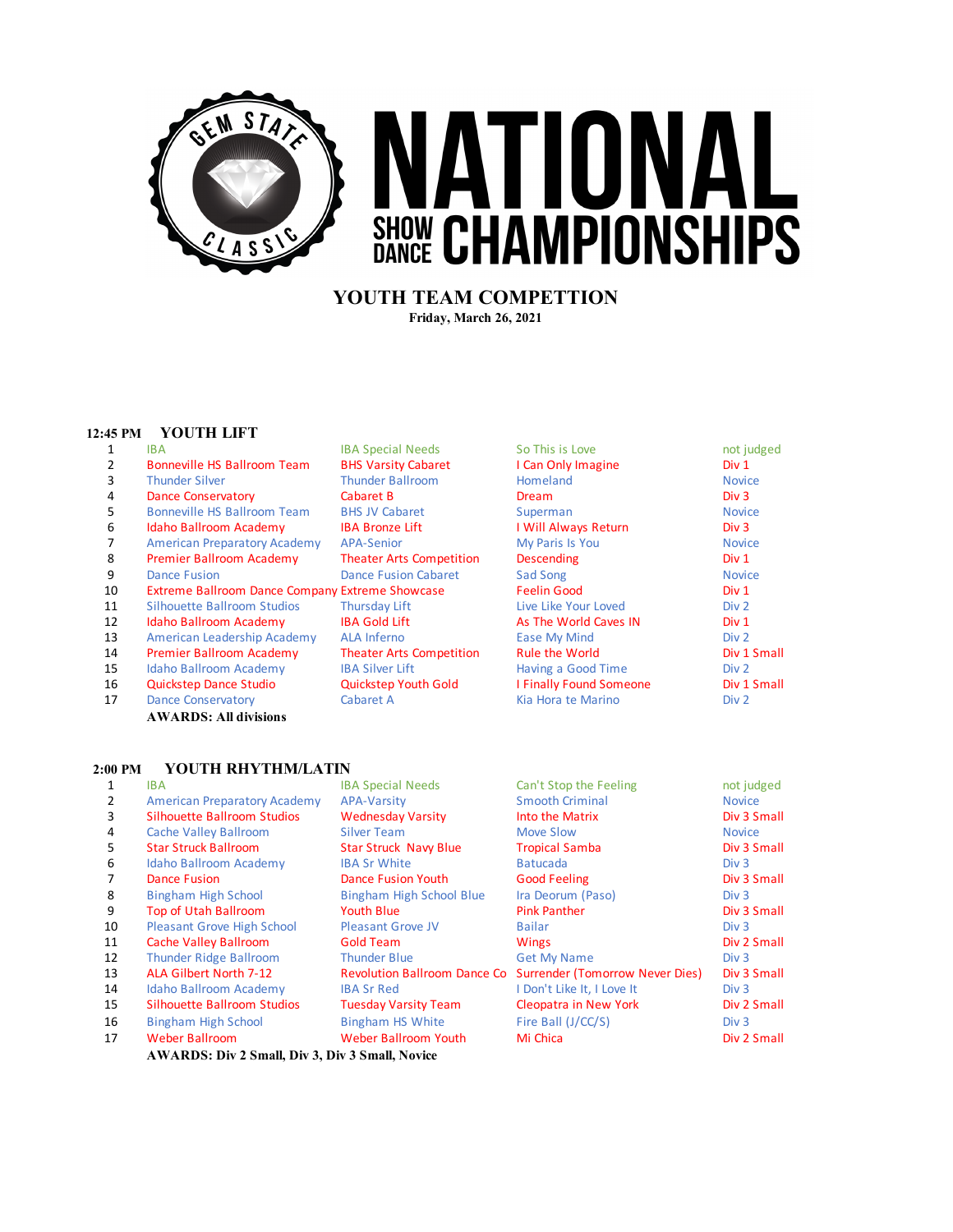# **YOUTH RHYTHM/LATIN, part 2**

| 17 | <b>Idaho Ballroom Academy</b>            | <b>IBA Sr Black</b>                             | Everybody                | Div 2 Large      |
|----|------------------------------------------|-------------------------------------------------|--------------------------|------------------|
| 18 | American Leadership Academy              | ALA Inferno                                     | <b>Young Guns</b>        | Div 2            |
| 19 | Premier Ballroom Academy                 | <b>Youth Blue Team</b>                          | What Ever Lola Wants     | Div 1            |
| 20 | <b>Dance Conservatory</b>                | <b>Gold Team</b>                                | Baby                     | Div 2            |
| 21 | American Leadership Academy              | <b>ALA Competition</b>                          | Seniority                | Div 1            |
| 22 | Idaho Ballroom Academy                   | <b>IBA Sr Gold</b>                              | Let's Get It Started     | Div 2 Large      |
| 23 | <b>Quickstep Dance Studio</b>            | <b>Quickstep Youth Gold Team</b>                | Crazy                    | Div 1            |
| 24 | Skyridge High School                     | Skyridge High School                            | <b>Break Free</b>        | Div <sub>2</sub> |
| 25 | American Leadership Academy              | <b>ALA The Surge</b>                            | <b>Bolero</b>            | Div 1            |
| 26 | <b>Dance Conservatory</b>                | <b>Silver Team</b>                              | <b>Strangers Like Me</b> | Div 2            |
| 27 | Premier Ballroom Academy                 | <b>Youth Gold Team</b>                          | Cinema Italiano          | Div 1            |
| 28 | <b>Quickstep Dance Studio</b>            | <b>Quickstep Youth Performance</b>              | Rock Ya Body             | Div 2            |
| 29 |                                          |                                                 |                          |                  |
| 30 | <b>Star Struck Ballroom</b>              | Star Struck Ballroom Rose Gold Come With Me Now |                          | Div 2            |
| 31 | Idaho Ballroom Academy                   | <b>IBA Sr Comp Black</b>                        | Latin Flavor             | Div 1            |
| 32 | American Leadership Academy              | <b>Tour Team</b>                                | The Oath                 | Div 2 Large      |
|    | <b>AWARDS: Div 1, Div 2, Div 2 Large</b> |                                                 |                          |                  |
|    |                                          |                                                 |                          |                  |

## **4:00 PM YOUTH SMOOTH/STANDARD**

| 1             | Idaho Ballroom Academy              | <b>IBA Sr White</b>                 | My Fair Lady                  | Div <sub>3</sub> |
|---------------|-------------------------------------|-------------------------------------|-------------------------------|------------------|
| $\mathcal{P}$ | In Motion                           | In Motion Black                     | <b>Waltz For A Ball</b>       | Div <sub>3</sub> |
| 3             | Cache Valley Ballroom               | <b>Silver Team</b>                  | Where I Belong                | <b>Novice</b>    |
| 4             | <b>Pleasant Grove High School</b>   | Pleasant Grove JV                   | <b>Bloom</b>                  | Div 3            |
| 5.            | <b>Thunder Ridge High School</b>    | <b>Thunder White</b>                | <b>My Favorite Things</b>     | <b>Novice</b>    |
| 6             | <b>Bingham High School</b>          | Bingham High School                 | Home Sweet Home (Waltz)       | Div <sub>3</sub> |
|               | <b>American Preparatory Academy</b> | <b>APA-Varsity</b>                  | Mr. Bojangles                 | Nov Large        |
| 8             | <b>Top of Utah Ballroom</b>         | <b>Youth Blue</b>                   | U <sub>D</sub>                | Div 3            |
| 9             | In Motion                           | In Motion Red                       | New York New York             | Nov Large        |
| 10            | Idaho Ballroom Academy              | <b>IBA Sr Red</b>                   | Singing in the Rain           | Div 3            |
| 11            | <b>Star Struck Ballroom</b>         | <b>Star Struck Navy Blue</b>        | Ain't No Sunshine             | Div 2 Small      |
| 12            | <b>Silhouette Ballroom Studios</b>  | <b>Wednesday Varsity</b>            | Once Upon a December          | Div 3 Small      |
| 13            | <b>Weber Ballroom</b>               | <b>Weber Ballroom Youth</b>         | The Tango                     | Div 2 Small      |
| 14            | ALA Gilbert North 7-12              | <b>Revolution Ballroom Dance Co</b> | Survivor                      | Div 3 Small      |
| 15            | Cache Valley Ballroom               | <b>Gold Team</b>                    | Ain't No Mountain High Enough | Div 2 Small      |
| 16            | <b>Thunder Ridge Ballroom</b>       | <b>Thunder Silver</b>               | <b>Feeling Good</b>           | Div 3 Small      |
| 17            | <b>Silhouette Ballroom Studios</b>  | <b>Tuesday Varsity Team</b>         | Pump Up the Jam               | Div 2 Small      |
| 18            | Dance Fusion                        | <b>Dance Fusion Youth</b>           | If You Love Her               | Div 3 Small      |

## **AWARDS: Div 2 Small, Div 3, Novice**

| 20 | <b>Pleasant Grove High School</b>  | <b>Pleasant Grove Varsity</b>                   | Capone                         | Div 1            |
|----|------------------------------------|-------------------------------------------------|--------------------------------|------------------|
| 21 | American Leadership Academy        | ALA Inferno                                     | Once Upon A December           | Div 2            |
| 22 | Idaho Ballroom Academy             | <b>IBA Sr Black</b>                             | Kill of the Night              | Div 2 Large      |
| 23 | <b>Dance Conservatory</b>          | Gold Team                                       | Willow                         | Div <sub>2</sub> |
| 24 | <b>Bonneville HS Ballroom Team</b> | <b>BHS Gold Team</b>                            | Once Upon a Dream              | Div 1            |
| 25 | Premier Ballroom Academy           | <b>Youth Red Team</b>                           | Its All Right                  | Div 2            |
| 26 | Idaho Ballroom Academy             | <b>IBA Sr Gold</b>                              | To Feel Like Lonliness         | Div 2 Large      |
| 27 | <b>Star Struck Ballroom</b>        | Star Struck Ballroom Rose Gold Somebody to Love |                                | Div 2            |
| 28 | <b>Quickstep Dance Studio</b>      | Quickstep Youth Gold Team                       | <b>Gotta Get on This Train</b> | Div 1            |
| 29 | <b>Pleasant Grove High School</b>  | <b>Pleasant Grove Varsity</b>                   | <b>Pink Panther</b>            | Div 2            |
| 30 | Idaho Ballroom Academy             | <b>IBA Sr Comp Black</b>                        | All Better                     | Div 1            |
| 31 | Skyridge High School               | Skyridge High School                            | <b>Already Mine</b>            | Div 2            |
| 32 | Premier Ballroom Academy           | Youth Gold & Blue                               | Man of Lamancha                | Div 1 Large      |
| 33 | <b>Dance Conservatory</b>          | <b>Silver Team</b>                              | Paris Holds the Key            | Div 2            |
| 34 | Idaho Ballroom Academy             | <b>IBA Sr Comp Red</b>                          | <b>Place With No Name</b>      | Div 1            |
| 35 | <b>Quickstep Dance Studio</b>      | <b>Quickstep Youth Performance</b>              | Montesserat                    | Div <sub>2</sub> |

**AWARDS: Div 1, Div 2, Div 2 Large**